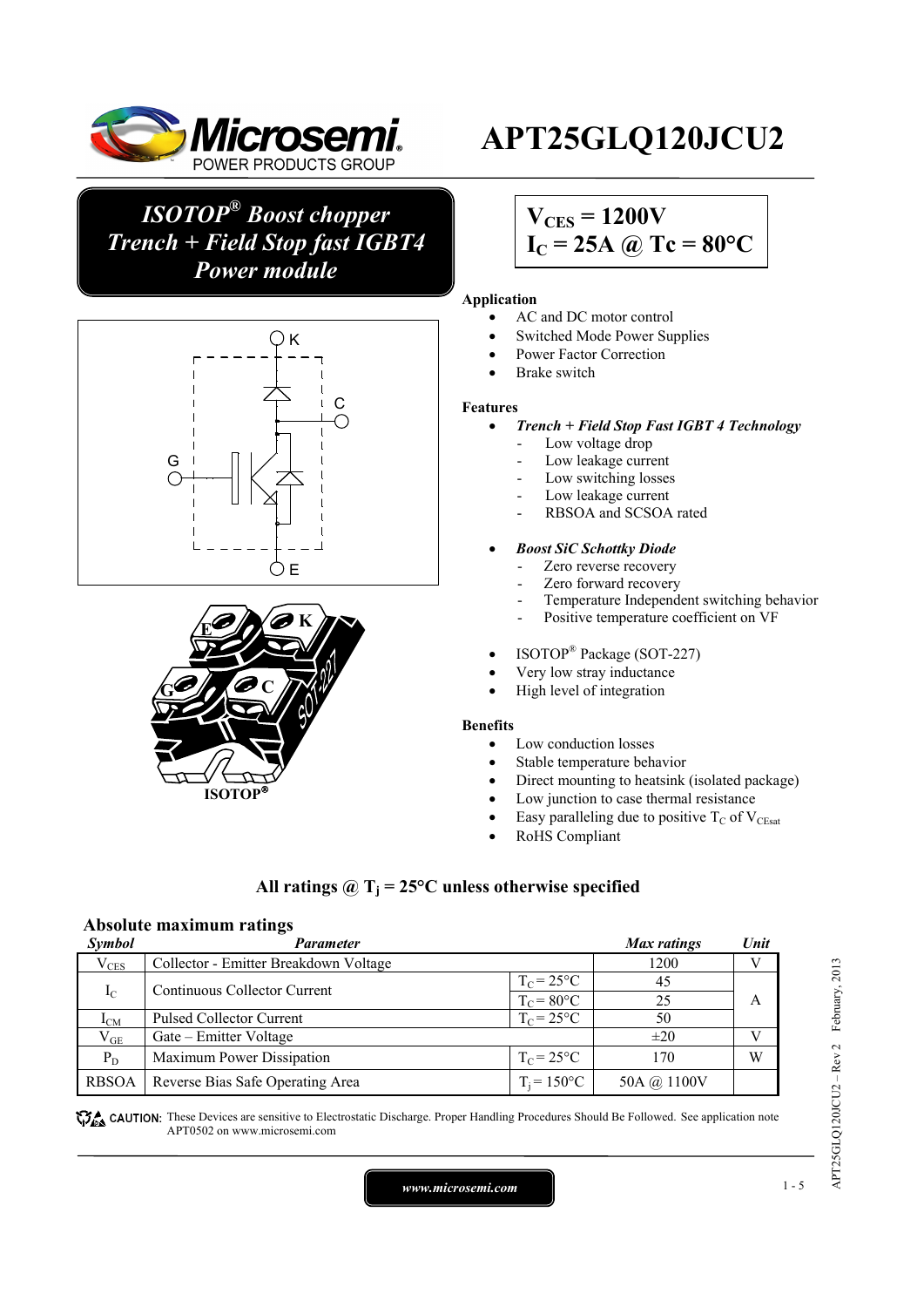

## **Electrical Characteristics**

|               | Symbol Characteristic                | <b>Test Conditions</b>            |                     | Min | Typ  | <b>Max</b> | Unit    |
|---------------|--------------------------------------|-----------------------------------|---------------------|-----|------|------------|---------|
| $I_{CES}$     | Zero Gate Voltage Collector Current  | $V_{GE} = 0V$ , $V_{CE} = 1200V$  |                     |     |      | 250        | $\mu A$ |
| $V_{CE(sat)}$ | Collector Emitter saturation Voltage | $V_{GE} = 15V$                    | $T_i = 25^{\circ}C$ |     | 2.05 | 2.4        |         |
|               |                                      | $I_C = 25A$<br>$T_i = 150$ °C     |                     | 2.6 |      |            |         |
| $V_{GE(th)}$  | Gate Threshold Voltage               | $V_{GE} = V_{CE}$ , $I_C = 0.8mA$ |                     | 5.0 | 5.8  | 6.5        |         |
| $I_{GES}$     | Gate – Emitter Leakage Current       | $V_{GE} = 20V$ , $V_{CE} = 0V$    |                     |     |      | 400        | nA      |

## **Dynamic Characteristics**

| <i><b>Symbol</b></i> | <i><b>Characteristic</b></i> | <b>Test Conditions</b>                                                             |                                      | Min | $\mathcal{I}yp$ | <b>Max</b> | Unit    |
|----------------------|------------------------------|------------------------------------------------------------------------------------|--------------------------------------|-----|-----------------|------------|---------|
| $C_{\text{ies}}$     | Input Capacitance            | $V_{GE} = 0V$                                                                      |                                      |     | 1430            |            |         |
| $C_{\text{oes}}$     | <b>Output Capacitance</b>    | $V_{CE}$ = 25V                                                                     |                                      |     | 115             |            | pF      |
| $C_{res}$            | Reverse Transfer Capacitance | $f = 1$ MHz                                                                        |                                      |     | 85              |            |         |
| $Q_G$                | Gate charge                  | $V_{GE} = \pm 15V$ ; $V_{CE} = 600V$<br>$IC = 25A$                                 |                                      |     | 0.2             |            | $\mu$ C |
| $T_{d(on)}$          | Turn-on Delay Time           | Inductive Switching $(25^{\circ}C)$                                                |                                      |     | 130             |            | ns      |
| $T_r$                | Rise Time                    | $V_{GE} = \pm 15V$                                                                 |                                      |     | 20              |            |         |
| $T_{d(off)}$         | Turn-off Delay Time          | $V_{CE}$ = 600V<br>$IC = 25A$                                                      |                                      |     | 300             |            |         |
| $T_f$                | Fall Time                    | $R_G = 20\Omega$                                                                   |                                      |     | 45              |            |         |
| $T_{d(on)}$          | Turn-on Delay Time           |                                                                                    | Inductive Switching $(150^{\circ}C)$ |     | 150             |            | ns      |
| $T_r$                | Rise Time                    | $V_{GE} = \pm 15V$<br>$V_{CE} = 600V$<br>$IC = 25A$<br>$R_G = 20\Omega$            |                                      |     | 35              |            |         |
| $T_{d(off)}$         | Turn-off Delay Time          |                                                                                    |                                      |     | 350             |            |         |
| $T_f$                | Fall Time                    |                                                                                    |                                      |     | 80              |            |         |
| $E_{on}$             | Turn-on Switching Energy     | $V_{GE} = \pm 15V$                                                                 | $T_J = 25$ °C                        |     | 1.2             |            | mJ      |
|                      |                              | $V_{CE} = 600V$                                                                    | $T_J = 150$ °C                       |     | 1.8             |            |         |
| $E_{\text{off}}$     | Turn-off Switching Energy    | $I_C = 25A$<br>$R_G = 20\Omega$                                                    | $T_J = 25$ °C                        |     | 1.5             |            | mJ      |
|                      |                              |                                                                                    | $T_J = 150$ °C                       | 2.2 |                 |            |         |
| $I_{sc}$             | Short Circuit data           | $V_{GE} \le 15V$ ; $V_{Bus} = 900V$<br>$t_p \le 10 \mu s$ ; T <sub>i</sub> = 150°C |                                      |     | 100             |            | A       |

## **Chopper SiC diode ratings and characteristics**

| <i>Symbol</i> | <b>Characteristic</b>                   | <b>Test Conditions</b>                             |                     | Min  | Typ | <b>Max</b> | <b>Unit</b> |
|---------------|-----------------------------------------|----------------------------------------------------|---------------------|------|-----|------------|-------------|
| $V_{RRM}$     | Maximum Peak Repetitive Reverse Voltage |                                                    |                     | 1200 |     |            | V           |
| $I_{\rm RM}$  | Maximum Reverse Leakage Current         | $V_R = 1200V$                                      | $T_i = 25^{\circ}C$ |      | 70  | 500        | μA          |
|               |                                         |                                                    | $T_i = 175$ °C      |      | 200 | 700        |             |
| $I_{\rm F}$   | DC Forward Current                      |                                                    | $Tc = 125^{\circ}C$ |      | 15  |            | A           |
| $V_{\rm F}$   | Diode Forward Voltage                   | $T_i = 25^{\circ}C$<br>$I_F = 15A$                 |                     |      | 1.5 | 1.8        | V           |
|               |                                         |                                                    | $T_i = 175$ °C      |      | 2.2 | 3          |             |
| $Q_{C}$       | <b>Total Capacitive Charge</b>          | $I_F = 15A$ , $V_R = 600V$<br>$di/dt = 400A/\mu s$ |                     |      | 100 |            | nC          |
| $\mathcal{C}$ | Total Capacitance                       | $f = 1$ MHz, $V_R = 400V$                          |                     |      | 74  |            | pF          |
|               |                                         | $f = 1$ MHz, $V_R = 800V$                          |                     |      | 54  |            |             |

*www.microsemi.com* 2-5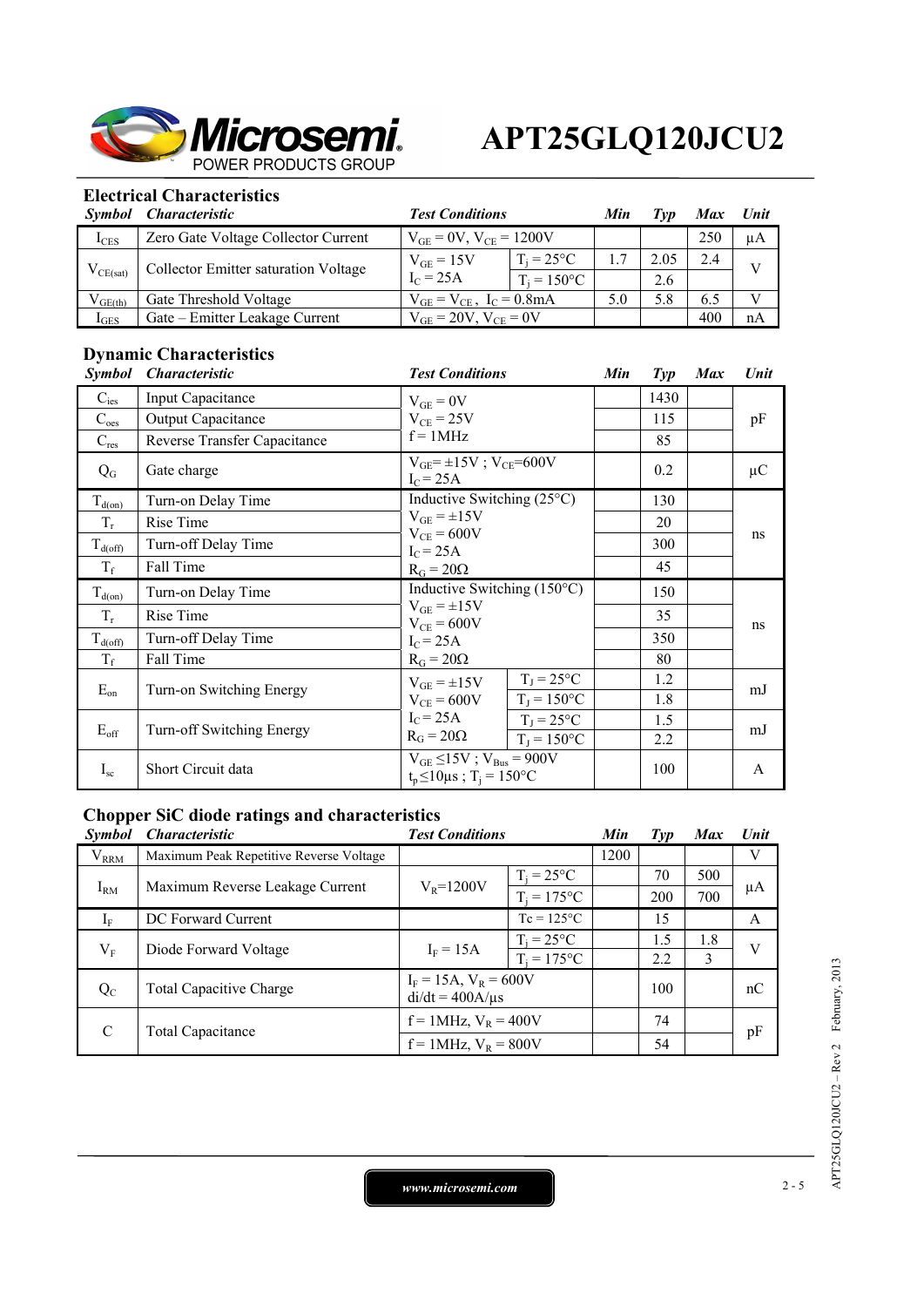

## **Thermal and package characteristics**

|                | Symbol Characteristic                                                             |             | Min   | Tvp  | <b>Max</b> | <b>Unit</b>        |
|----------------|-----------------------------------------------------------------------------------|-------------|-------|------|------------|--------------------|
| $R_{th,IC}$    | Junction to Case Thermal Resistance                                               | <b>IGBT</b> |       |      | 0.9        | $\rm ^{\circ}$ C/W |
|                |                                                                                   | SiC Diode   |       |      | 1.         |                    |
| $R_{thJA}$     | Junction to Ambient (IGBT & Diode)                                                |             |       |      | 20         |                    |
| $V_{ISOL}$     | RMS Isolation Voltage, any terminal to case $t = 1$ min, $50/60$ Hz               |             | 2500  |      |            |                    |
| $T_J, T_{STG}$ | Storage Temperature Range                                                         |             | $-55$ |      | 175        | $\rm ^{\circ}C$    |
| $T_{L}$        | Max Lead Temp for Soldering: 0.063" from case for 10 sec                          |             |       |      | 300        |                    |
| Torque         | Mounting torque (Mounting $= 8-32$ or 4mm Machine and terminals $= 4$ mm Machine) |             |       |      | 1.5        | N.m                |
| Wt             | Package Weight                                                                    |             |       | 29.2 |            | g                  |

## **SOT-227 (ISOTOP®) Package Outline**



ISOTOP® is a registered trademark of ST Microelectronics NV

### **Typical Performance Curve**



 $APT25GLQ120JCU2 - Rev2$  February, 2013 APT25GLQ120JCU2 – Rev 2 February, 2013

*www.microsemi.com* 3-5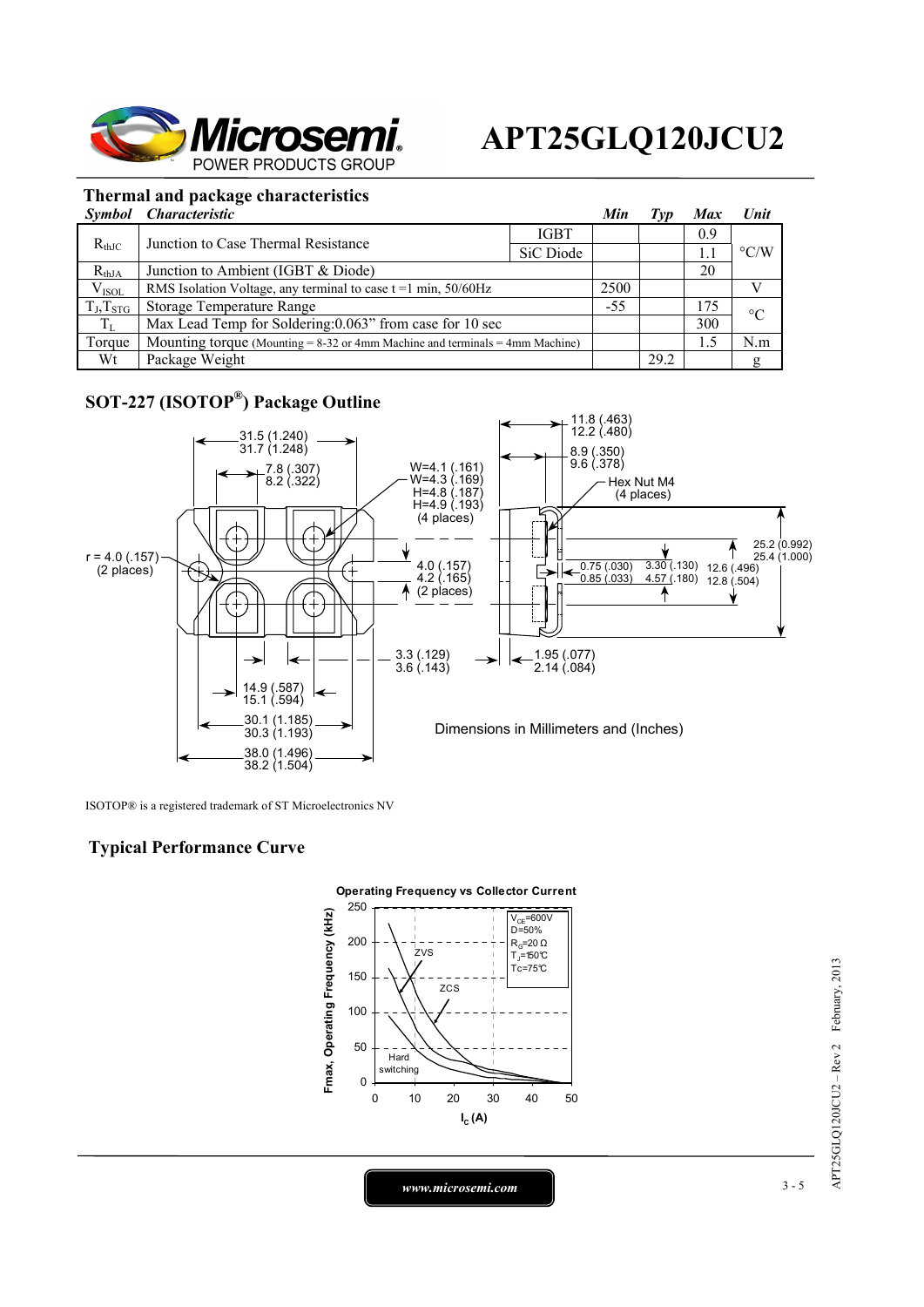





**Switching Energy Losses vs Gate Resistance <b>Reverse Bias Safe Operating Area** 















*www.microsemi.com* 4-5

## **APT25GLQ120JCU2**